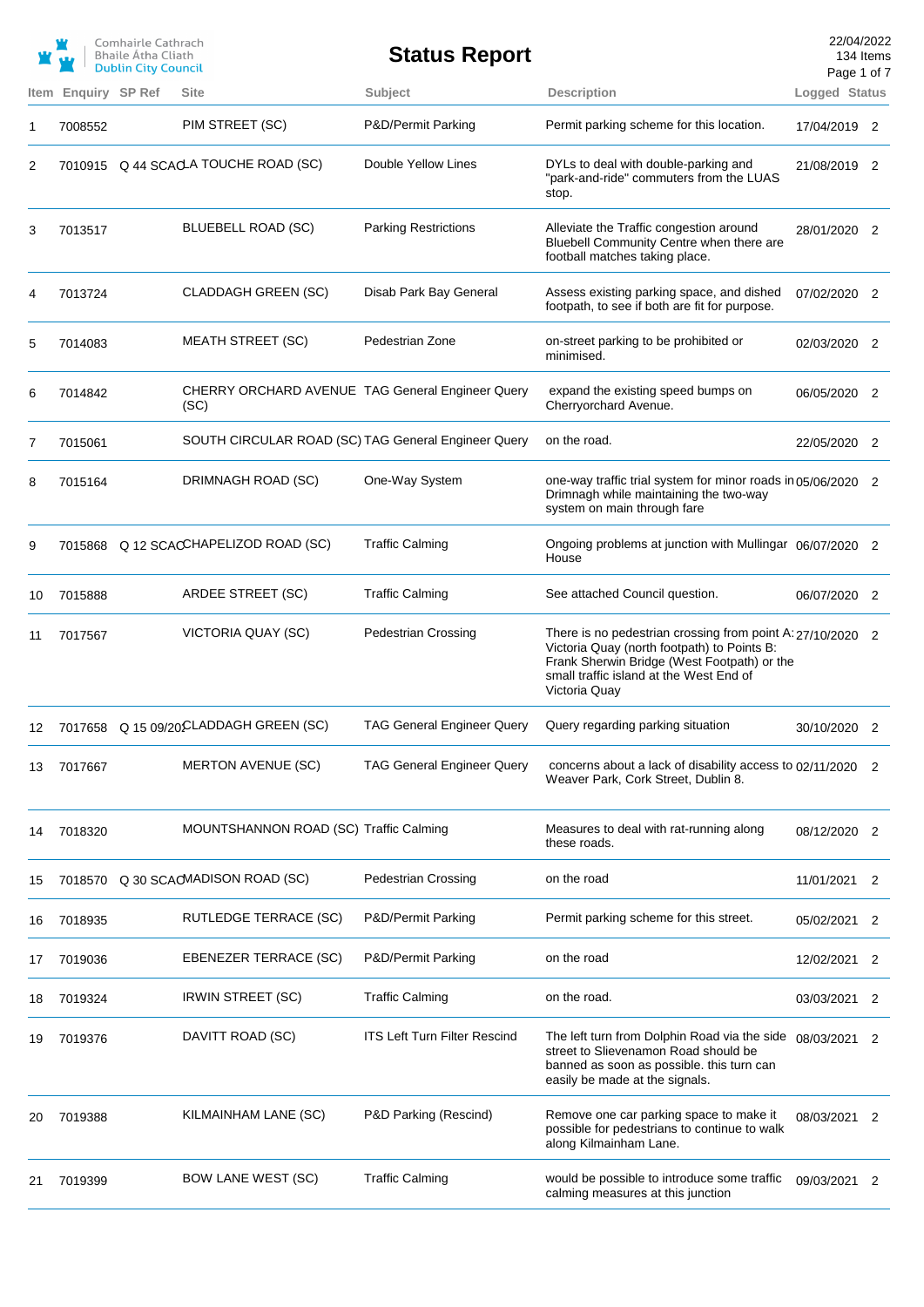|      |                | Comhairle Cathrach<br>Bhaile Átha Cliath<br><b>Dublin City Council</b> |                                                               | <b>Status Report</b>              |                                                                                                                                                                                                                                | 22/04/2022<br>Page 2 of 7 | 134 Items |
|------|----------------|------------------------------------------------------------------------|---------------------------------------------------------------|-----------------------------------|--------------------------------------------------------------------------------------------------------------------------------------------------------------------------------------------------------------------------------|---------------------------|-----------|
| Item | Enquiry SP Ref |                                                                        | Site                                                          | Subject                           | <b>Description</b>                                                                                                                                                                                                             | Logged Status             |           |
| 22   | 7019776        |                                                                        | WALKINSTOWN AVENUE (SC) Zebra Crossing                        |                                   | zebra/pedestrian crossing, bollards so no<br>one can park directly outside the park.                                                                                                                                           | 01/04/2021 2              |           |
| 23   | 7019817        |                                                                        | KILMAINHAM LANE (SC)                                          | <b>Parking Restrictions</b>       | Alter footpath or install DYLs at bollards to<br>enable pedestrian movement.                                                                                                                                                   | 01/04/2021 2              |           |
| 24   |                |                                                                        | 7019918 Q31 04/202DRUMFINN ROAD (SC)                          | <b>TAG General Engineer Query</b> | Double yellow lines, street signage etc.                                                                                                                                                                                       | 12/04/2021 2              |           |
| 25   |                |                                                                        | 7019973 Q 36 04/201SLAND BRIDGE (SC)                          | TAG General Engineer Query        | Carry out review of exit from Memorial<br>Gardens - 30kmph roundels                                                                                                                                                            | 14/04/2021 2              |           |
| 26   |                |                                                                        | 7019974 Q 41 04/20SOUTH CIRCULAR ROAD (SC) Ped. Refuge Island |                                   | Reinstate pedestrian island                                                                                                                                                                                                    | 14/04/2021                | 2         |
| 27   | 7020026        |                                                                        | INCHICORE TERRACE SOUTH Traffic Calming<br>(SC)               |                                   | "Children-at-play" signage, or other traffic<br>calming measures for Inchicore Terrace<br>South.                                                                                                                               | 15/04/2021 2              |           |
| 28   | 7020040        |                                                                        | SPERRIN ROAD (SC)                                             | Single Yellow Line                | 8am to 5pm, Monday to Friday                                                                                                                                                                                                   | 19/04/2021 2              |           |
| 29   |                |                                                                        | 7020521 Q 13 05/20CORK STREET (SC)                            | <b>TAG General Engineer Query</b> | Request for junction to be reconfigured                                                                                                                                                                                        | 12/05/2021                | 2         |
| 30   | 7020571        |                                                                        | SOMERVILLE AVENUE (SC)                                        | <b>Traffic Calming</b>            | Traffic calming measures due to rat-running<br>between Crumlin Road and Cromwellsfort<br>Road.                                                                                                                                 | 14/05/2021                | 2         |
| 31   | 7020959        |                                                                        | LUCAN ROAD (SC)                                               | <b>TAG General Engineer Query</b> | A more pedestrian friendly environment.<br>Better facilities for crossing, build-outs,<br>islands, flashing lights etc.                                                                                                        | 08/06/2021 2              |           |
| 32   | 7021081        |                                                                        | SOUTH CIRCULAR ROAD (SC) Double Yellow Lines                  |                                   |                                                                                                                                                                                                                                | 14/06/2021                | 2         |
| 33   | 7021208        |                                                                        | HAROLDVILLE AVENUE (SC)                                       | One-Way System                    | I would like to see an investigation into either 21/06/2021 2<br>a one way system to this part of the street or<br>a no right turn from Haroldville Ave                                                                        |                           |           |
| 34   | 7021209        |                                                                        |                                                               |                                   | THOMAS MOORE ROAD (SC) TAG General Engineer Query 1. Take the Bollards down from the Top of<br>Bunting Road.<br>2. No right turn at Harty Avenue only<br>residents<br>3. Open to other suggestings                             | 21/06/2021                |           |
| 35   | 7021338        |                                                                        | CLIFDEN ROAD (SC)                                             | Double Yellow Lines               | there is a requirement for double yellow<br>parking lines on the stretch of road between<br>14 and 24A Clifden Road. All the houses<br>have double car driveways but have taken to<br>parking on the footpath/side of the road | 28/06/2021                | 2         |
| 36   | 7021339        |                                                                        | CLIFDEN ROAD (SC)                                             | <b>Traffic Calming</b>            | Calming ramps/ or a zebra crossing, or even 28/06/2021<br>traffic lights                                                                                                                                                       |                           | 2         |
| 37   | 7021372        |                                                                        | <b>WALKINSTOWN DRIVE (SC)</b>                                 | <b>Road Closure</b>               | Bollards to prevent traffic from using this<br>junction as a shortcut from Longmile Road to<br>Walkinstown Avenue.                                                                                                             | 29/06/2021                | 2         |
| 38   | 7021392        |                                                                        | FINGAL STREET (SC)                                            | <b>Traffic Calming</b>            | Increase height of speed ramps, and<br>evaluate traffic calming measures at junction<br>of Fingal Street & Cameron Street.                                                                                                     | 30/06/2021 2              |           |
| 39   | 7021467        |                                                                        | SLIEVEMORE ROAD (SC)                                          | <b>TAG General Engineer Query</b> | Resolve parking & vehicular issues at 3<br>Slievemore Road.                                                                                                                                                                    | 05/07/2021                | 2         |
| 40   | 7021475        |                                                                        | BENMADIGAN ROAD (SC)                                          | Speed Ramps                       | Higher ramps like those on bunting road in<br>walkinstown and extra ramps put in                                                                                                                                               | 06/07/2021 2              |           |
|      | 7022095        |                                                                        | SOUTH CIRCULAR ROAD (SC) Bus Stop Marking                     |                                   | Extend bus stop cage 12 metres to the west 12/08/2021 2<br>to allow bus to line up with bus stop.<br>Do not reduce bus stop length to east.                                                                                    |                           |           |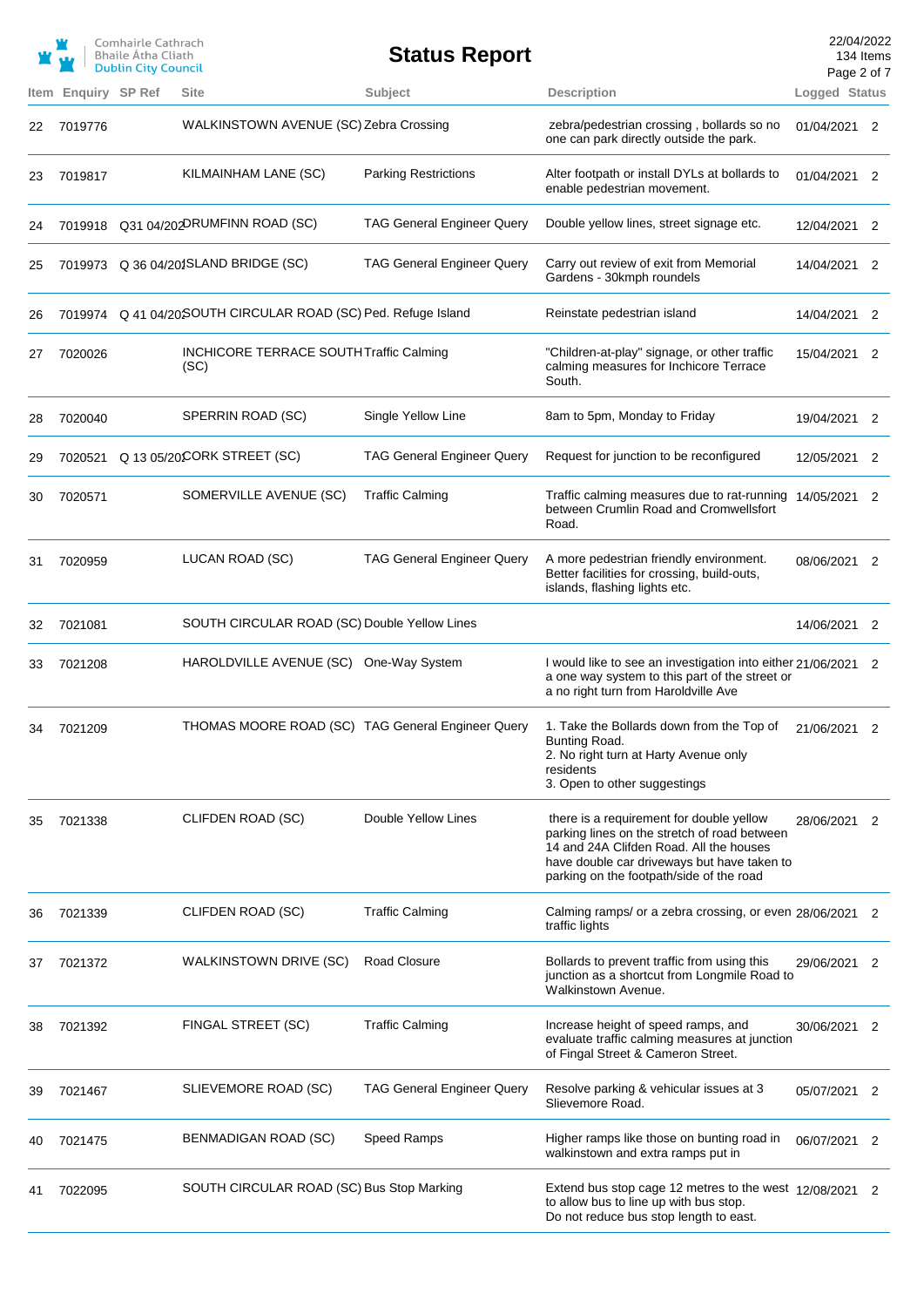|    |                            | Comhairle Cathrach<br><b>Bhaile Atha Cliath</b><br><b>Dublin City Council</b> |                                                    | <b>Status Report</b>       |                                                                                                                                                                                                                                                             | 22/04/2022<br>Page 3 of 7 | 134 Items      |
|----|----------------------------|-------------------------------------------------------------------------------|----------------------------------------------------|----------------------------|-------------------------------------------------------------------------------------------------------------------------------------------------------------------------------------------------------------------------------------------------------------|---------------------------|----------------|
|    | <b>Item Enguiry SP Ref</b> |                                                                               | <b>Site</b>                                        | Subject                    | <b>Description</b>                                                                                                                                                                                                                                          | Logged Status             |                |
| 42 | 7022365                    |                                                                               | DOWLAND ROAD (SC)                                  | <b>Traffic Calming</b>     | install traffic calming, including signage, on<br>Dowland Rd, Walkinstown.                                                                                                                                                                                  | 31/08/2021 2              |                |
| 43 | 7022439                    |                                                                               | KILMAINHAM LANE (SC)                               | <b>Traffic Calming</b>     | Allow access to quays from other streets<br>Put access only signs up                                                                                                                                                                                        | 03/09/2021 2              |                |
| 44 |                            |                                                                               | 7022458 Q 34 SCACBLACKDITCH ROAD (SC)              | Zebra Crossing             | For people crossing to skatepark                                                                                                                                                                                                                            | 03/09/2021 2              |                |
| 45 | 7022524                    |                                                                               | <b>OLD KILMAINHAM (SC)</b>                         | <b>Speed Cushions</b>      | Ramps similar to those on emmet Road,<br>ideally the island sort of ones that leave<br>space for cyclists along the edge.                                                                                                                                   | 08/09/2021 2              |                |
| 46 | 7022558                    |                                                                               | <b>COLEPARK ROAD (SC)</b>                          | Speed Ramps                | Speed ramps to slow vehicles entering from 09/09/2021 2<br>Ballyfermot Road.                                                                                                                                                                                |                           |                |
| 47 | 7022602                    |                                                                               | WALKINSTOWN GREEN (SC) Parking Restrictions        |                            | No parking allowed in that area, Double<br>yellow lines both sides of the road at that<br>area or a box junction.                                                                                                                                           | 13/09/2021 2              |                |
| 48 | 7022605                    |                                                                               | MOERAN ROAD (SC)                                   | <b>Traffic Calming</b>     | Traffic calming measures, including more<br>prominent speed ramps, for Moeran Road.                                                                                                                                                                         | 13/09/2021 2              |                |
| 49 | 7022615                    |                                                                               | <b>REGINALD STREET (SC)</b>                        | Disab Park Bay Residential | On the road                                                                                                                                                                                                                                                 | 14/09/2021 2              |                |
| 50 | 7022676                    |                                                                               | SAINT JAMES'S TERRACE<br>(SC)                      | One-Way System             | introduce a one way system only allowing<br>traffic enter the terrace at Dolores Church,<br>exiting at Dolphin Barn Pub.                                                                                                                                    | 16/09/2021                | 2              |
| 51 | 7022677                    |                                                                               | COOLEY ROAD (SC)                                   | <b>Traffic Calming</b>     | Speed signs, If you cannot place ramps<br>down because of thr hospital please place<br>speeding signs and a proper crossing!                                                                                                                                | 16/09/2021 2              |                |
| 52 | 7022719                    |                                                                               | MAIN STREET (SC)                                   | Clearway                   | Clarify clearway & signage details.                                                                                                                                                                                                                         | 20/09/2021                | 2              |
| 53 | 7022726                    |                                                                               | LUCAN ROAD (SC)                                    | <b>Traffic Calming</b>     | Traffic calming measures for this section of<br>Lucan Road.                                                                                                                                                                                                 | 21/09/2021 2              |                |
| 54 | 7022757                    |                                                                               | KILMAINHAM LANE (SC)                               | Yellow Box                 | At the mill, the junction is blocked by two<br>wide islands. Cars park up against them. If<br>the bollards were reduced in size, and a<br>small yellow box put in to give cyclists<br>access onto kilmainham.                                               | 22/09/2021 2              |                |
| 55 | 7022894                    |                                                                               | <b>BASIN STREET LOWER (SC)</b>                     | Double Yellow Lines        | Double yellow lines would keep the<br>entrances clear and would help solve any<br>accidents and improve the health and safety<br>of the area.                                                                                                               | 29/09/2021                | 2              |
| 56 | 7023044                    |                                                                               | SOUTH CIRCULAR ROAD (SC) Right Turn Only (Rescind) |                            | There is no need for a right only lane.                                                                                                                                                                                                                     | 07/10/2021                | 2              |
| 57 | 7023089                    |                                                                               | Q44 10/21 SARSFIELD ROAD (SC)                      | <b>Traffic Calming</b>     | Traffic islands, additional signage and speed 12/10/2021<br>cushions                                                                                                                                                                                        |                           | 2              |
| 58 | 7023230                    |                                                                               | KILMAINHAM LANE (SC)                               | Traffic Lights (new)       | A traffic signal is required at either end of<br>this stretch such as provided on the narrow<br>bridge on Bath Avenue in Sandymount.                                                                                                                        | 19/10/2021                | $\overline{2}$ |
| 59 | 7023265                    |                                                                               | THOMAS STREET (SC)                                 | Right Turn Only (Rescind)  | If this right turn was removed and traffic was 20/10/2021 2<br>instead required to use Echlin Street where<br>the road is wider, this would reduce<br>congestion at the Bridgefoot Street/Thomas<br>Court Junction and make the road safer for<br>cyclists. |                           |                |
| 60 | 7023308                    |                                                                               | <b>BOW LANE WEST (SC)</b>                          | Disab Park Bay Residential | <b>Disabled Parking Space</b>                                                                                                                                                                                                                               | 20/10/2021                | 2              |
| 61 | 7023401                    |                                                                               | RING STREET (SC)                                   | Speed Ramps                | Increase height of speed ramps at these<br>locations.                                                                                                                                                                                                       | 27/10/2021                | 2              |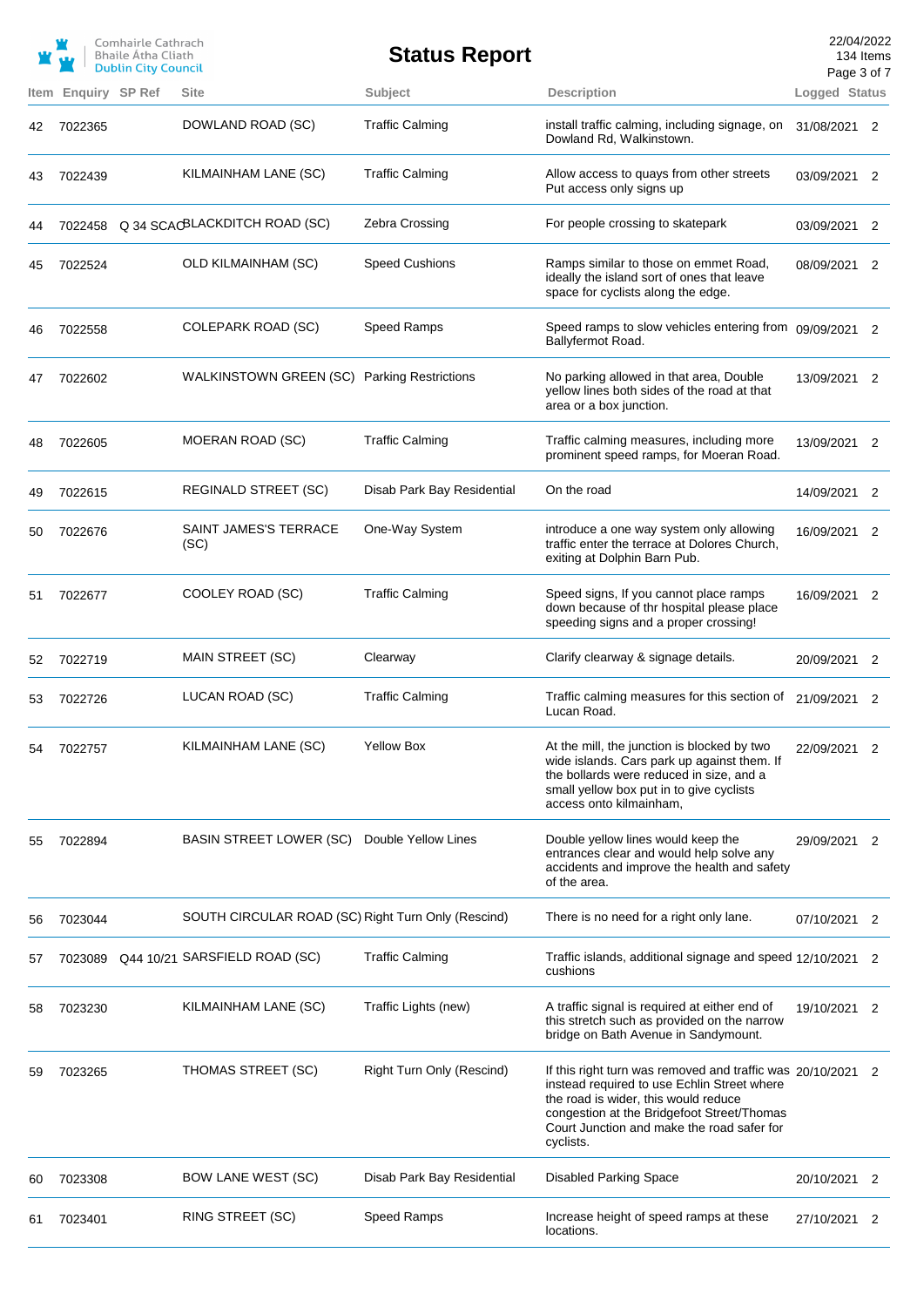|            |                     | Comhairle Cathrach<br><b>Bhaile Atha Cliath</b><br><b>Dublin City Council</b> |                                         | <b>Status Report</b>              |                                                                                                                                                                                                                                                                                                                                                           | 22/04/2022<br>Page 4 of 7 | 134 Items |
|------------|---------------------|-------------------------------------------------------------------------------|-----------------------------------------|-----------------------------------|-----------------------------------------------------------------------------------------------------------------------------------------------------------------------------------------------------------------------------------------------------------------------------------------------------------------------------------------------------------|---------------------------|-----------|
|            | Item Enquiry SP Ref |                                                                               | <b>Site</b>                             | Subject                           | <b>Description</b>                                                                                                                                                                                                                                                                                                                                        | Logged Status             |           |
| 62         | 7023402             |                                                                               | TYRCONNELL ROAD (SC)                    | Loading Bay                       | Loading bay to prevent traffic speeding<br>through Ring Terrace to obtain parking on<br>Ring Road for making deliveries to<br>Tyrconnell Road.                                                                                                                                                                                                            | 27/10/2021 2              |           |
| 63         | 7023420             |                                                                               | MOURNE ROAD (SC)                        | <b>TAG General Engineer Query</b> | Pedestrian friendly place to access the new 28/10/2021 2<br>coffee hut in the middle of the roundabout<br>and to walk from one street to the other at<br>the roundabout                                                                                                                                                                                   |                           |           |
| 64         | 7023430             |                                                                               | SAINT JOHN'S ROAD WEST<br>(SC)          | <b>Bus Lane</b>                   | 24 hrs similar mon to sun similar to south<br>quays, A bus lane should be provided along<br>this section of roadway to reduce bus<br>journey times and make it safer for cyclists.                                                                                                                                                                        | 01/11/2021 2              |           |
| 65         | 7023431             |                                                                               | LE FANU ROAD (SC)                       | <b>TAG General Engineer Query</b> | Line marking, Parking Prohibition, Yellow<br>Box, Service/Delivery/Emergency Services<br>route constantly being blocked by cars<br>parking and blocking same.                                                                                                                                                                                             | 01/11/2021 2              |           |
| 66         |                     |                                                                               | 7023476 Q 2 SCAC HERBERTON PARK (SC)    | Double Yellow Lines (Extend)      |                                                                                                                                                                                                                                                                                                                                                           | 03/11/2021 2              |           |
| 67         | 7023662             |                                                                               | TYRCONNELL ROAD (SC)                    | <b>Parking Restrictions</b>       | Is it possible for DCC to provide double<br>yellow lines, and/or a yellow box on the road,<br>or something similar to help alleviate this<br>problem? Parking prohibition                                                                                                                                                                                 | 15/11/2021 2              |           |
| 68         | 7023732             |                                                                               | TYRCONNELL ROAD (SC)                    | <b>TAG General Engineer Query</b> | The junction is wide enough to<br>accommodate four roads to join into<br>Tyrconnell road (2 incoming, 2 outgoing). On<br>of the incoming (which does not exist and is<br>being requested) can allow to take right into<br>Tyrconnell road. Yes, some "redesign" may<br>require.                                                                           | 18/11/2021 2              |           |
| 69         | 7023834             |                                                                               | DAVITT ROAD (SC)                        | <b>Traffic Calming</b>            | Install a ramp or raised table to reduce<br>speeding and red light breaking.                                                                                                                                                                                                                                                                              | 24/11/2021 2              |           |
| 70 -       | 7023843             |                                                                               | WALKINSTOWN AVENUE (SC) Traffic Calming |                                   | Banning 4 and 5 axel trucks, bollards to<br>discourage like ballyfermot road                                                                                                                                                                                                                                                                              | 25/11/2021                |           |
| $\sqrt{1}$ | 7024142             |                                                                               | BALLYFERMOT ROAD (SC)                   | <b>Cycle Track</b>                | Clarification of operational times of cycle<br>track for enforcement purposes.                                                                                                                                                                                                                                                                            | 13/12/2021 2              |           |
| 72         | 7024186             |                                                                               | USHER'S QUAY (SC)                       | <b>Yellow Box</b>                 | In order to assist these buses, the Bus<br>Priority team propose we install a yellow box<br>on Usher's Quay (please see images<br>attached). This will give drivers a clear space<br>to maneuver into the right lane when traffic<br>stops.                                                                                                               | 16/12/2021 2              |           |
| 73         | 7024515             |                                                                               | CHAPELIZOD ROAD (SC)                    | No Right Turn Except Cyclists     | No Entry (except cyclists)" sign needed on<br>Islandbridge Gate to the park: Although the<br>Islandbridge gate to the Phoenix Park has<br>road markings which show no entry, cars<br>sometimes turn into the gate. Would it be<br>possible to have a no entry sign please<br>(also, could the 2 no right turn signs also<br>have "except cyclists" added) | 20/01/2022 2              |           |
| 74         | 7024648             |                                                                               | LUCAN ROAD (SC)                         | <b>Traffic Calming</b>            | Traffic calming measures for this section of 27/01/2022 2<br>Lucan Road.                                                                                                                                                                                                                                                                                  |                           |           |
| 75         | 7024879             |                                                                               | RIALTO STREET (SC)                      | <b>Traffic Calming</b>            | speed ramps,<br>children at play signs<br>speed restriction zones in built up area<br>community                                                                                                                                                                                                                                                           | 10/02/2022 2              |           |
| 76         | 7025014             |                                                                               | MARTIN'S ROW (SC)                       | <b>TAG General Engineer Query</b> | Reduce traffic volume on the road<br>immediately                                                                                                                                                                                                                                                                                                          | 18/02/2022 2              |           |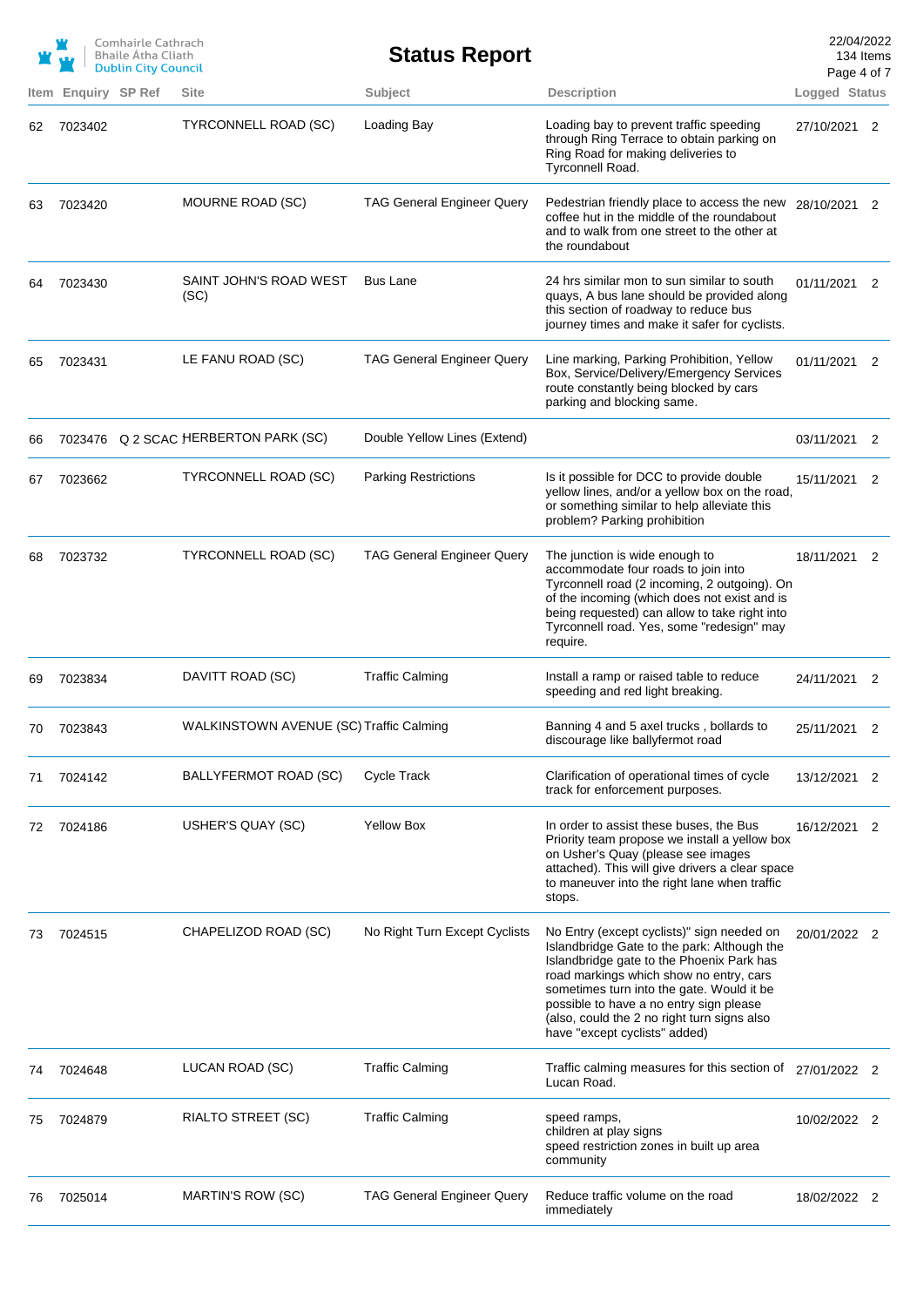|    |                     | Comhairle Cathrach<br><b>Bhaile Atha Cliath</b><br><b>Dublin City Council</b> |                                                             | <b>Status Report</b>              |                                                                                                                                                                                     | 22/04/2022<br>Page 5 of 7 | 134 Items |
|----|---------------------|-------------------------------------------------------------------------------|-------------------------------------------------------------|-----------------------------------|-------------------------------------------------------------------------------------------------------------------------------------------------------------------------------------|---------------------------|-----------|
|    | Item Enquiry SP Ref |                                                                               | <b>Site</b>                                                 | Subject                           | <b>Description</b>                                                                                                                                                                  | Logged Status             |           |
| 77 | 7025141             |                                                                               | <b>BLUEBELL ROAD (SC)</b>                                   | <b>Parking Restrictions</b>       | Measures to prevent parked vehicles from<br>blocking the side entrance to 66 La Touche<br>Road, on Bluebell Road.                                                                   | 24/02/2022 2              |           |
| 78 | 7025392             |                                                                               | SARSFIELD ROAD (SC)                                         | <b>Speed Cushions</b>             | Raised table crossing across the side<br>entrance into Woodfield Ave and across<br>Sarsfield Road                                                                                   | 09/03/2022 2              |           |
| 79 | 7025393             |                                                                               | SARSFIELD ROAD (SC)                                         | Double Yellow Lines               | Double yellow lines extending the entire<br>length of Woodfield Terrace (17-25 Sarsfield<br>Road)                                                                                   | 09/03/2022 2              |           |
| 80 | 7025411             |                                                                               | PARK LANE (SC)                                              | P&D/Permit Parking (Rescind)      | Remove 1st parking bay on Park Lane, to<br>ensure access for emergency vehicles.                                                                                                    | 10/03/2022 2              |           |
| 81 | 7025563             |                                                                               | THE BELFRY (SC)                                             | Disab Park Bay Residential        | I would like to request a disabled parking<br>space outside of my house                                                                                                             | 22/03/2022 2              |           |
| 82 | 7025692             |                                                                               | DUFFERIN AVENUE (SC)                                        | Disab Park Bay Residential        | Disabled parking bay for 62 Dufferin Avenue. 29/03/2022 2                                                                                                                           |                           |           |
| 83 | 7025694             |                                                                               | HUGHES ROAD NORTH (SC)                                      | <b>Parking Restrictions</b>       | clearway and double yellow road<br>marking/signs for the rear of The<br>Commercial premise 'The Blackforge Inn'.                                                                    | 30/03/2022 2              |           |
| 84 | 7025695             |                                                                               | <b>EMMET ROAD (SC)</b>                                      | Loading Bay (Extend)              | Make entire area in front of savers and<br>Jamal 5 in 1 loading bay                                                                                                                 | 30/03/2022 2              |           |
| 85 | 7025926             |                                                                               | CHAPELIZOD BYPASS (SC)                                      | Yellow Box (Extend)               | Extend the existing yellow box westwards.<br>please tripple the length of the yellow box to<br>allow buses that are coming down the bus<br>lane to rejoin the general traffic lane. | 08/04/2022 2              |           |
| 86 | 7025994             |                                                                               | RING TERRACE (SC)                                           | <b>Traffic Calming</b>            | Raise the 2 existing speed bumps. It is not a 12/04/2022 2<br>big job                                                                                                               |                           |           |
| 87 | 7026042             |                                                                               | LUCAN ROAD (SC)                                             | <b>Traffic Calming</b>            | A speed survey that does not include the<br>speeds travelled within rush hour traffic.                                                                                              | 13/04/2022 2              |           |
| 88 | 7026050             |                                                                               | LUCAN ROAD (SC)                                             | <b>TAG General Engineer Query</b> | On-street parking bays on the eastbound<br>traffic lane of Lucan Road                                                                                                               | 13/04/2022 2              |           |
| 89 | 7010008             |                                                                               | <b>REUBEN AVENUE (SC)</b>                                   | P&D/Permit Park (Change<br>Hours) | Change hours to 7am-24.00,<br>Monday-Saturday.                                                                                                                                      | 01/07/2019 3              |           |
| 90 |                     |                                                                               | 90048856 SP_37725 KYLEMORE ROAD (SC)                        | <b>Pedestrian Crossing</b>        | Request for pedestrian crossing on<br>Kylemore Rd south of Bluebell Avenue.                                                                                                         | 27/04/2017 4              |           |
| 91 |                     |                                                                               | 90049051 SP_37922 KYLEMORE ROAD (SC)                        | <b>Pedestrian Crossing</b>        | on the west leg of the junction.                                                                                                                                                    | 08/05/2017                | 4         |
| 92 | 7010588             |                                                                               | Q 33 JULY ROSSMORE DRIVE (SC)                               | <b>TAG General Engineer Query</b> | Ramp to access footsteps                                                                                                                                                            | 30/07/2019                | 4         |
| 93 | 7017153             |                                                                               | ARDEE STREET (SC)                                           | No Parking (Rescind)              | on the road.                                                                                                                                                                        | 01/10/2020                | 4         |
| 94 | 7018186             |                                                                               | Q11 12/202DONORE AVENUE (SC)                                | <b>Pedestrian Crossing</b>        | Upgrade lights to include pedestrian crossing 30/11/2020                                                                                                                            |                           | 4         |
| 95 | 7018188             |                                                                               | Q25 12/202CHERRY ORCHARD AVENUE Pedestrian Crossing<br>(SC) |                                   | When will pedestrian crossing be installed                                                                                                                                          | 30/11/2020                | 4         |
| 96 | 7018322             |                                                                               | SOUTH CIRCULAR ROAD (SC) Pedestrian Crossing                |                                   | Pedestrian crossings for this section of<br>South Circular Road/junction with Mayfield.                                                                                             | 08/12/2020                | 4         |
| 97 | 7021075             |                                                                               | SAINT LUKE'S AVENUE (SC)                                    | <b>TAG General Engineer Query</b> | Traffic signal signage for this junction.                                                                                                                                           | 11/06/2021                | 4         |
| 98 | 7021404             |                                                                               | NEW IRELAND ROAD (SC)                                       | Double Yellow Lines               | DYLs need to be extended from the lampost 01/07/2021<br>to the gate on one side of the road only.                                                                                   |                           | 4         |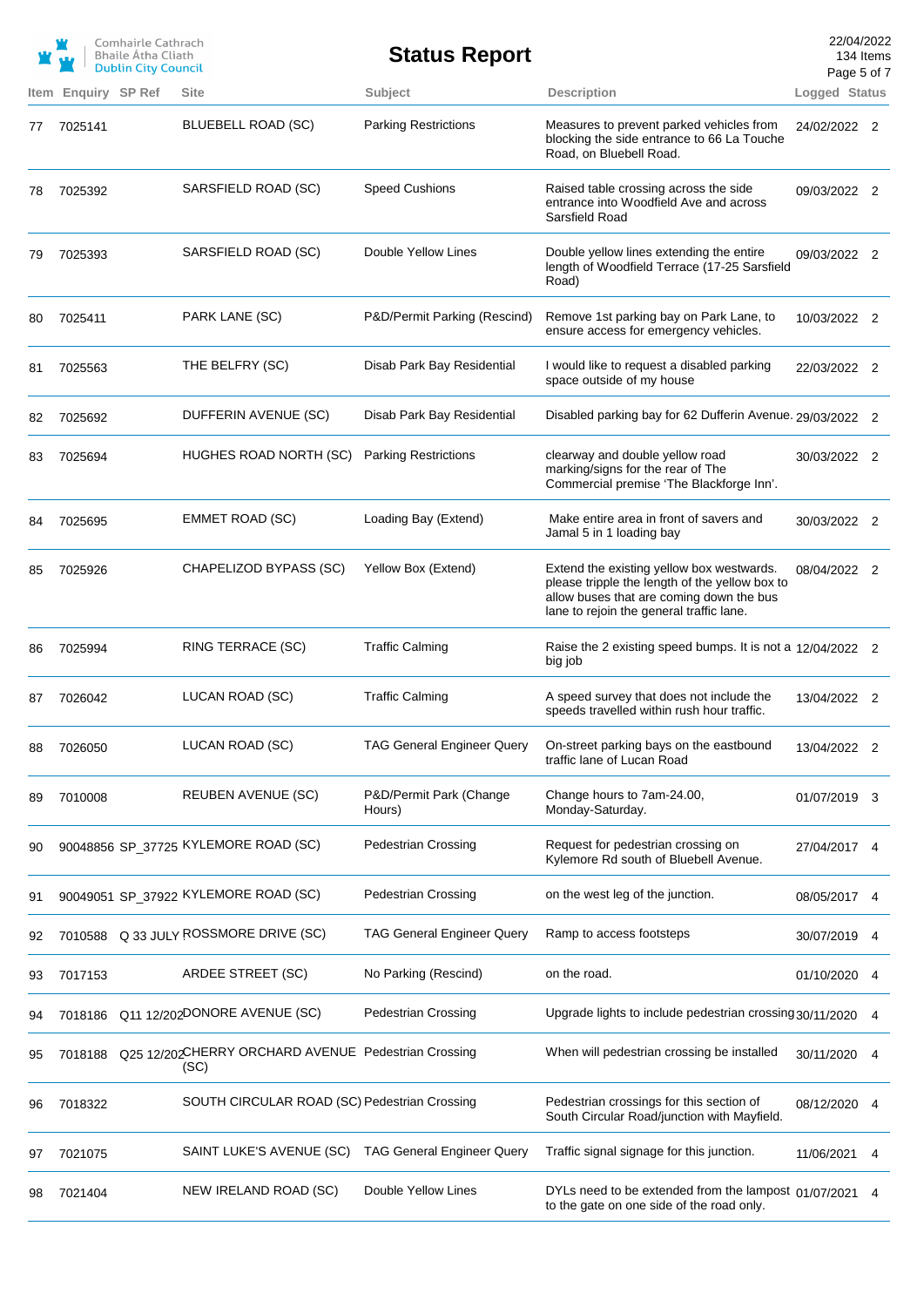|    |                     | Comhairle Cathrach<br><b>Bhaile Atha Cliath</b><br><b>Dublin City Council</b> |                                                          | <b>Status Report</b>         |                                                                                                                                        | 22/04/2022<br>134 Items<br>Page 6 of 7 |   |
|----|---------------------|-------------------------------------------------------------------------------|----------------------------------------------------------|------------------------------|----------------------------------------------------------------------------------------------------------------------------------------|----------------------------------------|---|
|    | Item Enquiry SP Ref |                                                                               | <b>Site</b>                                              | Subject                      | <b>Description</b>                                                                                                                     | Logged Status                          |   |
| 99 | 7022591             |                                                                               | SAINT JOHN'S STREET (SC)                                 | Double Yellow Lines          | access required entering and exiting St.<br>Michael's Terrace in a safe manner.                                                        | 10/09/2021                             | 4 |
|    | 100 7022603         |                                                                               | SAINT JAMES'S TERRACE<br>(SC)                            | <b>Traffic Calming</b>       | Speed calming road bumps and signage                                                                                                   | 13/09/2021                             | 4 |
|    | 101 7023326         |                                                                               | BENMADIGAN ROAD (SC)                                     | One-Way System               | Making the green essentially a roundabout<br>there are poles either end of the road that<br>could be use for signage                   | 21/10/2021 4                           |   |
|    | 102 7023480         |                                                                               | SOUTH CIRCULAR ROAD (SC) Bus Stop Marking                |                              | Bus Stop and cage at Rialto Primary Care<br>Centre                                                                                     | 03/11/2021                             | 4 |
|    | 103 7024921         |                                                                               | SAINT ANTHONY'S ROAD<br>(SC)                             | <b>Parking Restrictions</b>  | Vehicles parking too close to disabled bays<br>at Enable Ireland Adult Services Hub.                                                   | 14/02/2022 4                           |   |
|    | 104 7024969         |                                                                               | NEW IRELAND ROAD (SC)                                    | <b>Parking Restrictions</b>  | Double yellow lines on one side of the road<br>opposite the houses                                                                     | 16/02/2022 4                           |   |
|    | 105 7025152         |                                                                               | DONORE AVENUE (SC)                                       | Double Yellow Lines          | DYLs to prevent visibility issues caused by<br>parked vehicles, when turning left onto<br>Donore Avenue from Margaret Kennedy<br>Road. | 24/02/2022 4                           |   |
|    | 106 7025358         |                                                                               | <b>REUBEN WALK (SC)</b>                                  | <b>Yellow Box</b>            | For emergency access                                                                                                                   | 08/03/2022 4                           |   |
|    | 107 7025359         |                                                                               | <b>REUBEN STREET (SC)</b>                                | Loading Bay                  | at the bollards at junction with Reuben Plaza 08/03/2022 4                                                                             |                                        |   |
|    |                     |                                                                               | 108 7025391 Q19 SCAC GURTEEN ROAD (SC)                   | Double Yellow Lines          | At junctions                                                                                                                           | 09/03/2022 4                           |   |
|    | 109 7025430         |                                                                               | ERRIGAL ROAD (SC)                                        | <b>Traffic Calming</b>       | Measures to ensure safety for residents<br>within the cul-de-sac.                                                                      | 11/03/2022 4                           |   |
|    | 110 7025609         |                                                                               | DRUMFINN ROAD (SC)                                       | Double Yellow Lines          | DYLs to prevent hazardous parking outside 24/03/2022 4<br>gates of Caritas College.                                                    |                                        |   |
|    | 111 7025687         |                                                                               | <b>EMMET ROAD (SC)</b>                                   | Double Yellow Lines (Extend) | request DYLs be repainted here as a further 29/03/2022 4<br>deterrent to illegal parking so near a corner.                             |                                        |   |
|    | 112 7025716         |                                                                               | SAINT JOHN'S ROAD WEST<br>(SC)                           | <b>Bus Stop Marking</b>      | As part of BusConnects C Spine: Bus Stop<br>Markings and associated signage, road<br>markings.                                         | 30/03/2022 4                           |   |
|    | 113 7025718         |                                                                               | VICTORIA QUAY (SC)                                       | <b>Bus Stop Marking</b>      | As part of BusConnects C Spine: Bus Stop<br>Markings and associated signage, road<br>markings.                                         | 30/03/2022 4                           |   |
|    | 114 7025722         |                                                                               | EMMET ROAD (SC)                                          | <b>Traffic Calming</b>       | speed bump to slow cars down.                                                                                                          | 30/03/2022 4                           |   |
|    | 115 7025723         |                                                                               | USHER'S QUAY (SC)                                        | <b>Bus Stop Marking</b>      | As part of BusConnects C Spine, Bus Stop<br>Markings and associated signage and road<br>markings.                                      | 30/03/2022 4                           |   |
|    | 116 7025726         |                                                                               | MERCHANT'S QUAY (SC)                                     | <b>Bus Stop Marking</b>      | As part of BusConnects C Spine: Bus Stop<br>Markings and associated signage and road<br>markings.                                      | 30/03/2022 4                           |   |
|    |                     |                                                                               | 117 7025910 Q1 SCAC (SARSFIELD ROAD (SC)                 | <b>Traffic Calming</b>       | DYL's on corner and also Yellow Box                                                                                                    | 07/04/2022                             | 4 |
|    | 118 7025929         |                                                                               | LUCAN ROAD (SC)                                          | <b>Yellow Box</b>            | two Yellow Boxes at each of the two<br>vehicle-access entrances to Mayfield House                                                      | 08/04/2022                             |   |
|    |                     |                                                                               | 119 7026044 Q18 SCACCHAPELIZOD HILL ROAD (SC) Yellow Box |                              | outside Annamore Court                                                                                                                 | 13/04/2022 4                           |   |